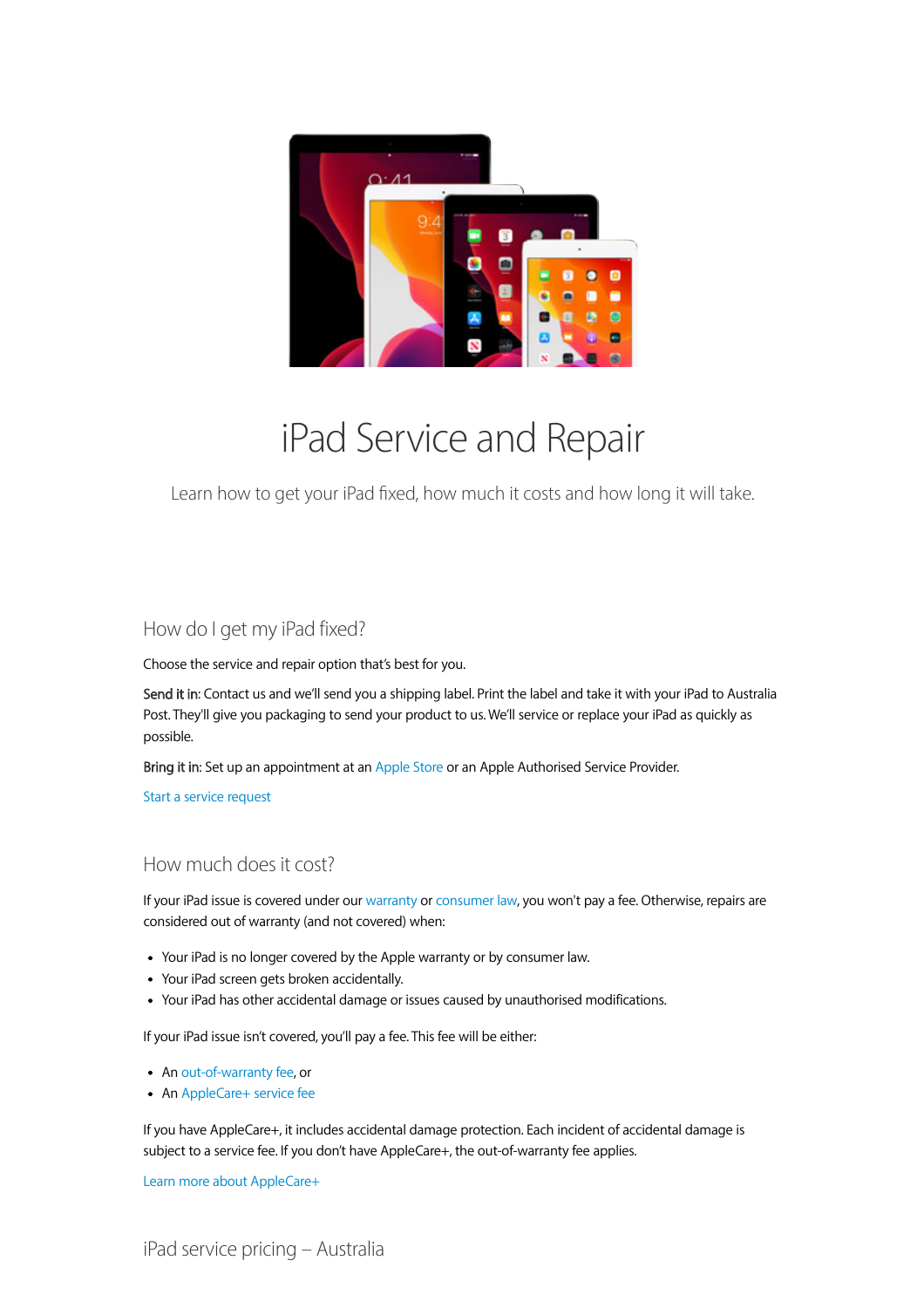These prices apply to repair or replacement made by Apple. Pricing and terms might vary at other service providers.

| iPad Pro 12.9-inch (4th<br>generation) | A\$ 65 | A\$ 1,079 |
|----------------------------------------|--------|-----------|
| iPad Pro 12.9-inch (3rd<br>generation) | A\$ 65 | A\$ 1,079 |
| iPad Pro 12.9-inch (2nd<br>generation) | A\$ 65 | A\$ 969   |
| iPad Pro 12.9-inch                     | A\$ 65 | A\$ 969   |
| iPad Pro 11-inch (2nd<br>generation)   | A\$ 65 | A\$ 829   |
| iPad Pro 11-inch                       | A\$ 65 | A\$ 829   |
| iPad Pro (10.5-inch)                   | A\$ 65 | A\$ 729   |
| iPad Pro 9.7-inch                      | A\$ 65 | A\$ 579   |
|                                        |        |           |

iPad Pro AppleCare+ service fee Out-of-warranty service fee

|             |        | iPad mini AppleCare+ service fee Out-of-warranty service fee |
|-------------|--------|--------------------------------------------------------------|
| iPad mini 5 | A\$ 65 | A\$ 459                                                      |
| iPad mini 4 | A\$ 65 | A\$459                                                       |
| iPad mini 3 | A\$ 65 | A\$459                                                       |
| iPad mini 2 | A\$ 65 | A\$ 319                                                      |
| iPad mini   | A\$ 65 | A\$ 319                                                      |

| iPad Air   |        | AppleCare+ service fee    Out-of-warranty service fee |
|------------|--------|-------------------------------------------------------|
| iPad Air 4 | A\$ 65 | A\$ 629                                               |
| iPad Air 3 | A\$ 65 | A\$ 579                                               |
| iPad Air 2 | A\$ 65 | A\$ 459                                               |
| iPad Air   | A\$ 65 | A\$ 385                                               |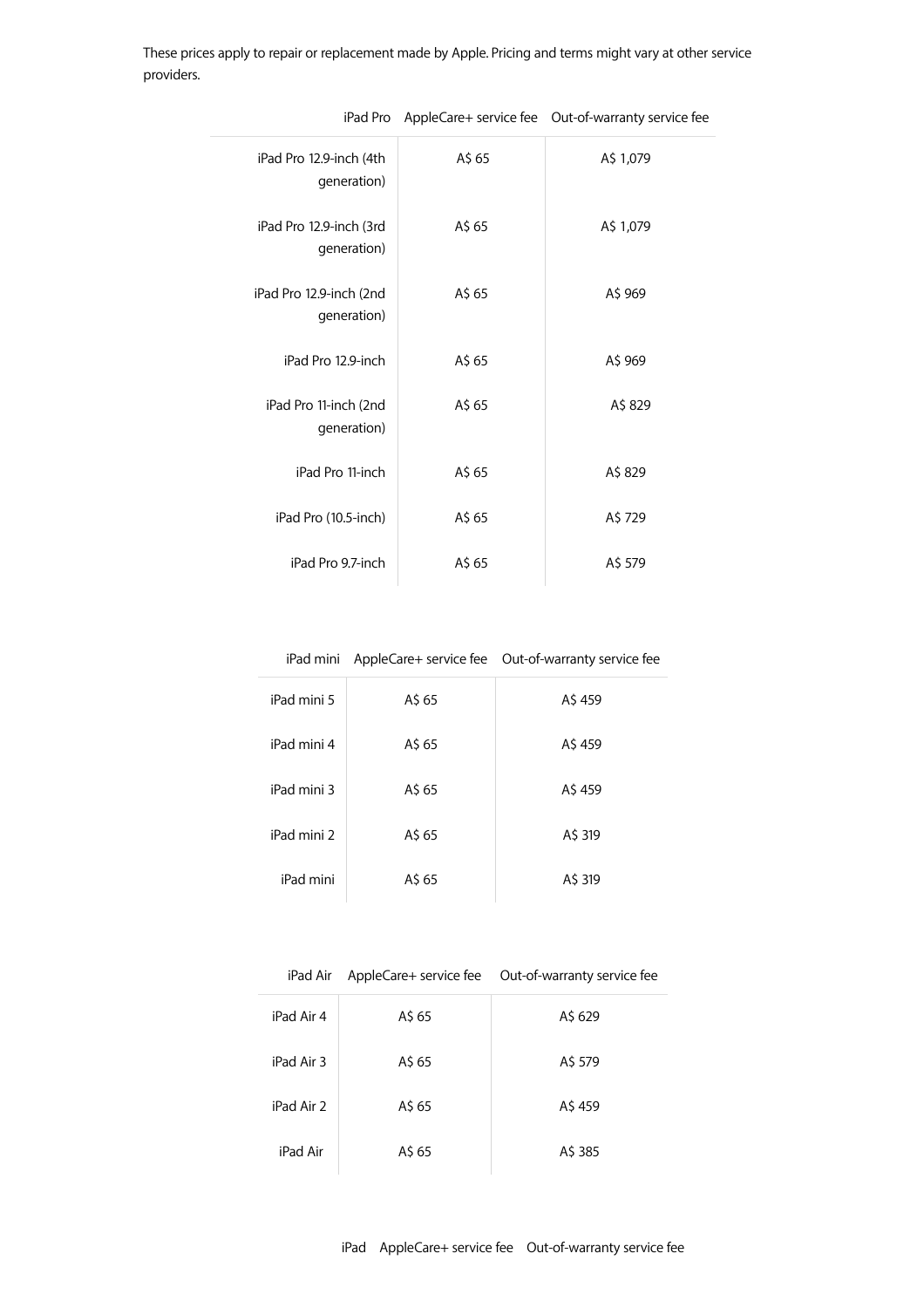| iPad 8th generation | A\$ 65 | A\$ 385 |
|---------------------|--------|---------|
| iPad 7th generation | A\$ 65 | A\$ 385 |
| iPad 6th generation | A\$ 65 | A\$ 385 |
| iPad 5th generation | A\$ 65 | A\$ 385 |
| iPad 4th generation | A\$ 65 | A\$ 459 |

 Prices are in Australian dollars and include GST. If your iPad is out of warranty and requires shipping, we'll add an additional A\$ 19.95 shipping fee to the listed service price. Your replacement iPad will be new or equivalent to new. If the issue with your iPad was caused by severe damage from an accident or from abuse, you might have to pay the full replacement value.

Identify your iPad model

## Is your iPad covered by AppleCare+?

 AppleCare+ gives you expert technical support and hardware coverage from Apple, including accidental damage coverage. Each incident of accidental damage is subject to a service fee.

If you don't have AppleCare+, you'll pay the out-of-warranty fee for that type of repair.

| Model                    | Accidental damage (AppleCare+ fee) |
|--------------------------|------------------------------------|
| All eligible iPad models | A\$ 65                             |

 Not sure if you're covered? Check if you have AppleCare+ coverage by entering your iPad serial number. Learn more about AppleCare+

## iPad battery and power — Australia

#### Battery service costs

 If your battery has an issue that's covered by the Apple Limited Warranty, AppleCare+ or consumer law, we'll service your iPad or Apple Pencil at no additional cost. Our warranty doesn't cover batteries that wear down from normal use. If your battery wears down, we offer out-of-warranty battery service for a fee.

 If you have AppleCare+, it covers your iPad or Apple Pencil for no additional charge if your product's battery holds less than 80 per cent of its original capacity.

We might need to test your product to find the cause of your battery issue.

|                                          | Battery service In warranty or AppleCare+ Out-of-warranty |         |
|------------------------------------------|-----------------------------------------------------------|---------|
| All eligible iPad models                 | A\$ 0                                                     | A\$ 165 |
| Apple Pencil (1st and 2nd<br>generation) | A\$ 0                                                     | A\$ 45  |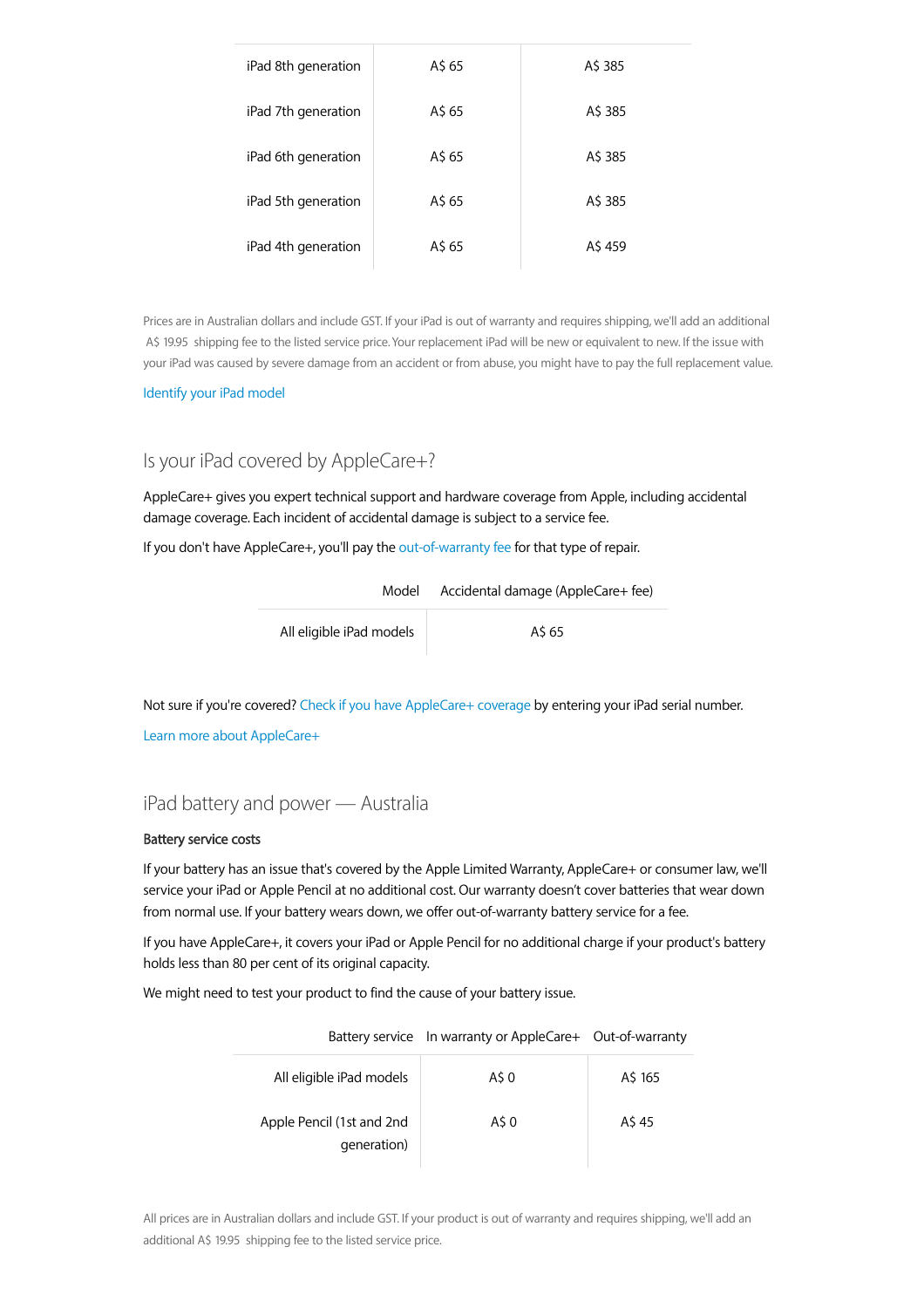#### Other battery and power issues

 Your iPad battery's performance depends on how you use apps and settings. These tips show you how to maximise the life of your iPad battery.

 If your iPad won't turn on or if the screen turns black, follow these steps and see if the issue gets resolved. Your iPad might not require service.

Start a service request

### Screen repair

 If your iPad screen breaks accidentally, you have the option to replace your iPad for an out-of-warranty fee. Accidental damage isn't covered by the Apple warranty or by consumer law. If your screen cracks due to a manufacturing issue, it's covered by the Apple warranty and consumer law.

 The cost to service an iPad with an accidentally damaged screen depends on your iPad model, any additional damage and if you have AppleCare+ coverage.

 If you have AppleCare+, it gives you expert technical support and hardware coverage from Apple, including accidental damage protection. Each incident of accidental damage is subject to a service fee. If you don't have AppleCare+, the out-of-warranty fee applies.

 Start a service request Learn more about AppleCare+ for iPad

## How long will it take?

 Depending on the type of service, your repair might take from 5-12 business days. If your iPad was engraved by Apple, it could take up to 15 business days.

After we receive your iPad, you can check the status of your repair.

### Apple accessories

 Apple-branded accessories, including the cable and power adaptor, are covered by the Apple one-year limited warranty for accessories and consumer law. The Apple-branded accessories that come in the box with your product are also covered by your AppleCare+ plan.

 The following Apple accessories for iPad are also covered under AppleCare+ for iPad, including accidental damage. You can use an incident of accidental damage included in AppleCare+ for iPad to cover the damage to these accessories. Or you can pay the out-of-warranty service fee.

|                                  |           | Accessory AppleCare+ incident fee Out-of-warranty service fee |  |
|----------------------------------|-----------|---------------------------------------------------------------|--|
| Apple Pencil (2nd<br>generation) | A\$45     | A\$ 179                                                       |  |
| Apple Pencil                     | A\$ 45    | A\$ 135                                                       |  |
|                                  | Accessory | AppleCare+ incident fee                                       |  |
| Smart Keyboard (all models)      |           | A\$45                                                         |  |